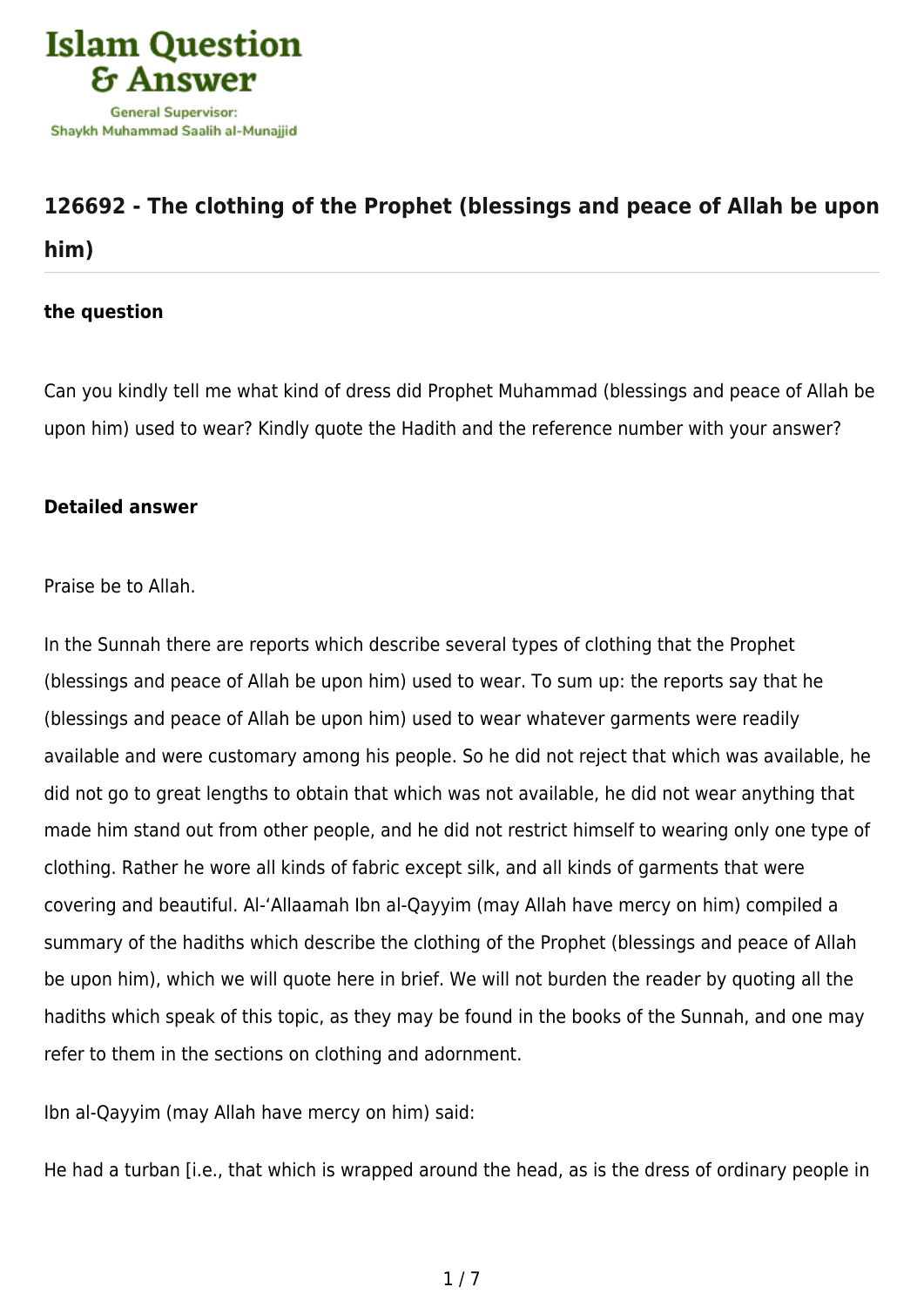

Shavkh Muhammad Saalih al-Munaiiid

some countries nowadays, such as Yemen and Sudan] that was called as-sahaab ("the cloud"), which he gave to 'Ali. Under it he wore a cap (qalansuwah). Sometimes he wore the cap without the turban, and sometimes he wore the turban without the cap. When he put on the turban, he let the ends hang down between his shoulder blades, as Muslim narrated in his Saheeh from 'Amr ibn Hurayth who said: I saw the Messenger of Allah (blessings and peace of Allah be upon him) on the minbar wearing a black turban, with its two ends hanging down between his shoulder blades. In Muslim it is also narrated from Jaabir ibn 'Abdullah that the Messenger of Allah (blessings and peace of Allah be upon him) entered Makkah wearing a black turban. The hadith of Jaabir does not mention the end of the turban, which indicates that he did not always let the end hang down between his shoulder blades. It may be said that he entered Makkah wearing battle dress and a cap of chain mail on his head, because in every situation he wore what was appropriate.

He (blessings and peace of Allah be upon him) also wore a qamees or chemise [which is like the thobes that are known nowadays and in some countries they are called galabiyah]. This was the most beloved of garments to him. The sleeves came down to the wrists.

He also wore the jubbah [which is an overgarment with wide sleeves that is open at the front and is worn over the thobe. It is similar to the jubbah worn nowadays by the faculty of al-Azhar. See: al-Mu'jam al-Waseet (1/104)].

The farrooj – which is like the qaba' [a garment that is worn over other garments and with a cummerbund or waist sash]. See: al-Mu'jam al-Waseet (2/713)]

The farjiyyah [a loose, long-sleeved garment that is worn by religious scholars. See: al-Mu'jam al-Waseet (2/679)].

When travelling he wore a jubbah with tight sleeves.

He wore the izaar (waist-wrapper or lower garment) and rida' (upper garment) [these are the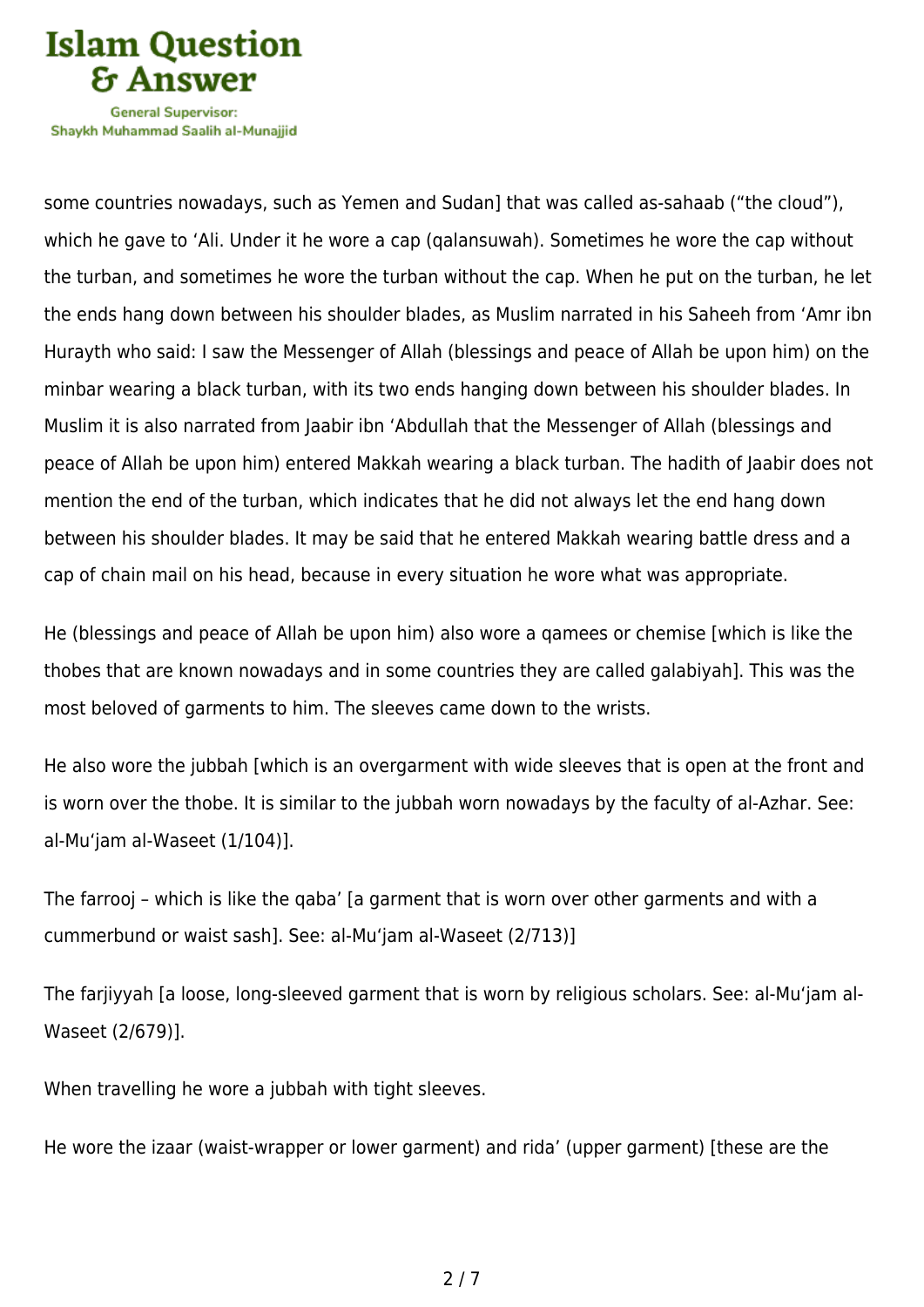

garments that people wear in ihram today]. Al-Waaqidi said: His rida' and burd (types of upper garment) were six cubits long and three cubits and a handspan wide. His izaar was made of Omani cloth; it was four cubits and a handspan long and two cubits and a handspan wide.

He wore a red hullah. The hullah (suit) was composed of an izaar and rida'; the word simply refers to two garments worn together. Those who thought that it was pure red, not mixed with any other colour, are mistaken. Rather the red suit was two pieces of Yemeni cloth woven with red and black stripes, like all Yemeni cloths. They were known by this name because they contained red stripes. Otherwise, pure red is emphatically disallowed.

He wore both patterned and plain khameesahs (woollen cloaks).

He wore black garments.

He wore a fur coat (made from animal pelt) edged with silk brocade

Imam Ahmad and Abu Dawood narrated with their isnaads from Anas ibn Maalik that the ruler of Byzantium sent the Prophet (blessings and peace of Allah be upon him) a gift of a fur coat edged with fine silk, and he put it on.

As-Asma'i said: This refers to a fur coat with long sleeves. al-Khattaabi said: It is likely that this fur coat was edged with silk brocade, because the fur coat itself cannot be made of silk brocade.

He bought a pair of trousers, and what appears to be the case is that he only bought them in order to wear them. It is narrated in more than one hadith that he wore trousers and they (the Sahaabah) wore trousers with his permission.

He wore khuffaayn (leather slippers that come above the ankles) and he wore sandals that were called taasoomah.

He wore rings; the hadiths differ as to whether he wore his ring on his right hand or his left hand.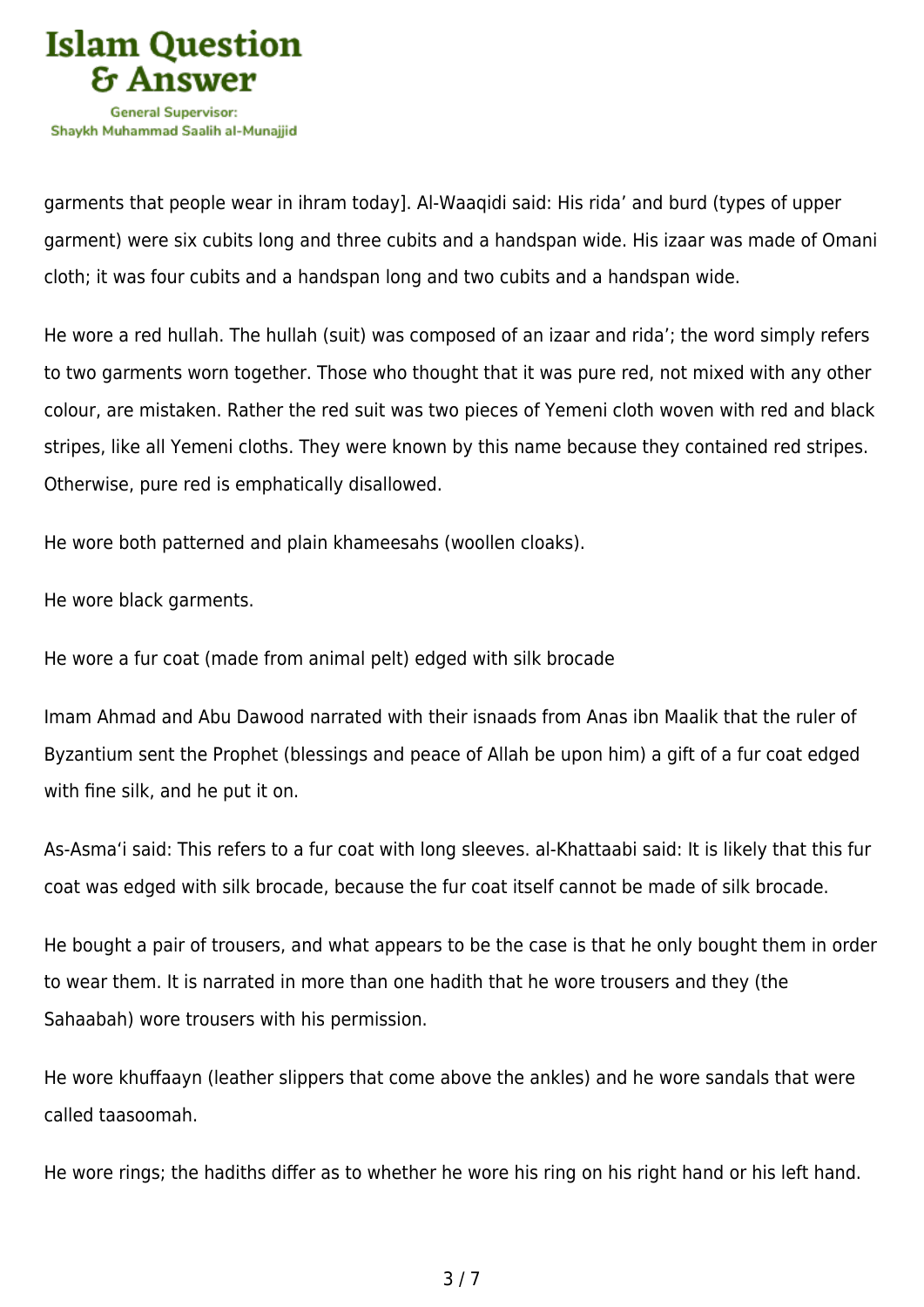

All of the hadiths have saheeh isnaads.

He wore a helmet, and he wore chainmail. On the day of Uhud he appeared wearing two garments of chainmail.

In Saheeh Muslim it is narrated that Asma' bint Abi Bakr said: This is the jubbah (overgarment) of the Messenger of Allah (blessings and peace of Allah be upon him), and she brought out to me a Persian overgarment which had pockets lined with silk brocade and its sleeves were edged with silk brocade. She said: This was in 'Aa'ishah's possession until she died, and when she died, I took it. The Prophet (blessings and peace of Allah be upon him) used to wear it, and now we wash it for the sick and seek healing thereby.

He had two green garments [burdah – the burdah is a striped garment that is open at the front. It is usually placed on the shoulders like an 'abayah but it is smaller. The wearer wraps himself up in it or lets it hang down; it is similar to the kisa' (a mantle or wrap)]. He also had a black mantle, a felted red mantle, and a mantle made of goat hair.

His qamees (chemise) was made of cotton; it was short and had short sleeves. As for these wide and long sleeves like saddlebags, neither he nor any of his companions wore such things at all, and that is contrary to his Sunnah; there is some doubt as to its permissibility, because it is akin to showing off.

The most beloved garment to him was the qamees (chemise – thobe or galabiyah) and hibarah (a striped garment) – the hibarah is a type of burdah with some reddish colour.

The most beloved of colours to him was white, and he said: "They (white garments) are the best of your garments, so wear them and shroud your dead in them.

In as-Saheeh it is narrated from 'Aa'ishah that she brought out a felted kisa' (mantle) and an izaar made of heavy fabric and said: The soul of the Messenger of Allah (blessings and peace of Allah be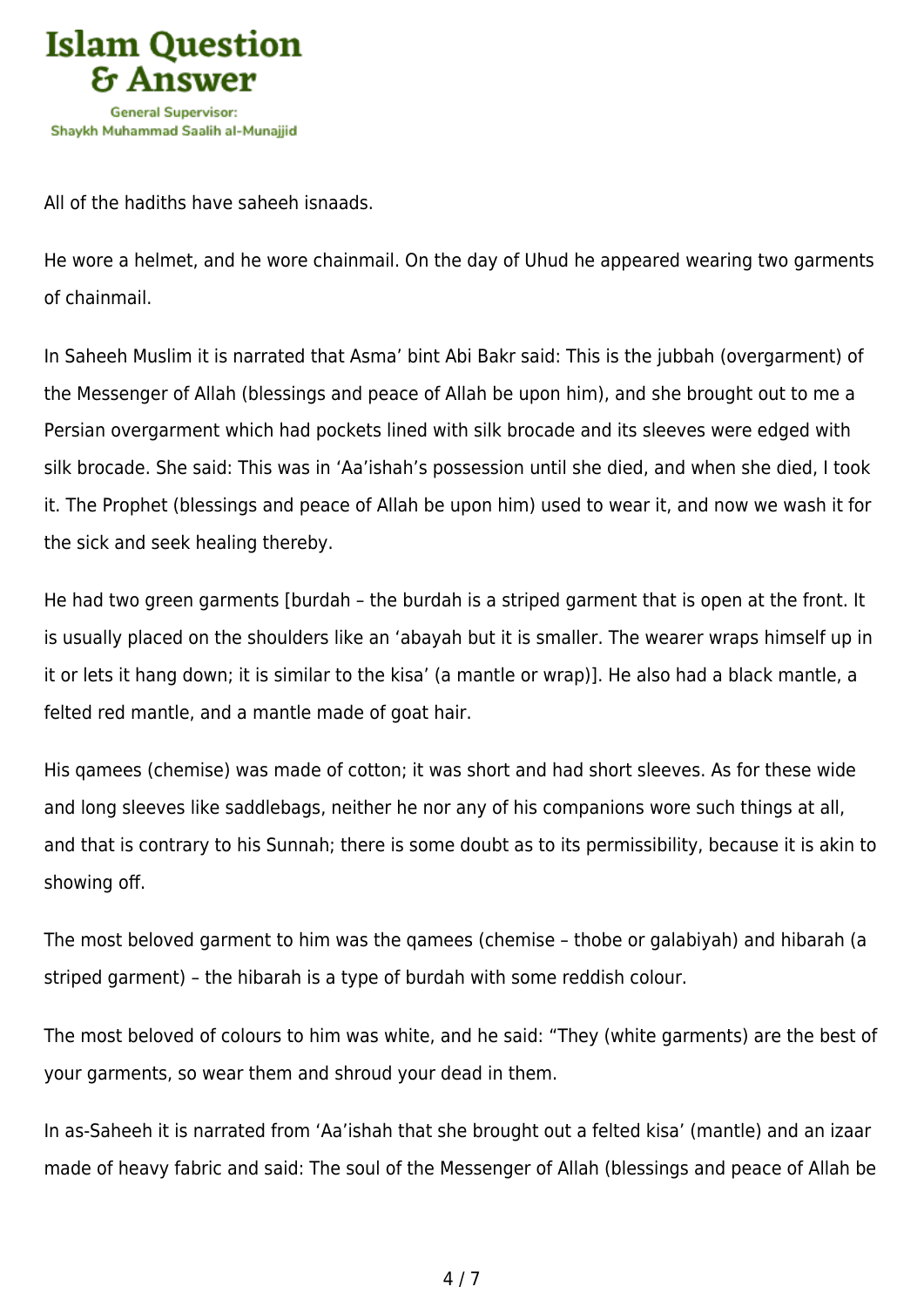

upon him) was taken whilst he was wearing these.

With regard to the taylasaan (shawl) [which is a cover that is worn over the head and shoulders, or over the shoulders only, and is worn nowadays by many priests and Jewish rabbis – see al-Mu'jam al-Waseet (2/553)], there is no report to suggest that the Prophet (blessings and peace of Allah be upon him) or any of his companions wore it. Rather it is proven in Saheeh Muslim, in the hadith of Anas ibn Maalik, that the Prophet (blessings and peace of Allah be upon him) mentioned the Dajjaal and said: "He will emerge, accompanied by seventy thousand of the Jews of Asbahaan, wearing taylasaans (shawls)." Anas saw a group of people wearing such shawls and said: How closely they resemble the Jews of Khaybar. Therefore a number of the earlier and later scholars regarded it as makrooh to wear it.

Most of the garments that the Prophet (blessings and peace of Allah be upon him) and his companions wore were made of cotton, and sometimes they wore garments made of wool or linen. Shaykh Abu Ishaaq al-Asbahaani narrated with a saheeh isnaad from Jaabir ibn Ayyoob that he said: al-Salt ibn Raashid entered upon Muhammad ibn Sireen wearing a jubbah of wool, an izaar of wool and a turban of wool. Muhammad got upset with him and said: I think that some people wear wool and say that 'Eesa ibn Maryam wore it. But someone whose sincerity I do not doubt told me that the Prophet (blessings and peace of Allah be upon him) wore linen, wool and cotton, and the Sunnah of our Prophet is more deserving of being followed.

What Ibn Sireen meant by saying this is that some people think that wearing wool all the time is better than wearing other fabrics, so they make sure to wear it and they forbid themselves to wear anything else. Similarly, they strive to wear only one style of clothing, and they think that doing anything else is wrong. But what is wrong is restricting oneself to such a thing, adhering to it and never doing anything different.

The correct view is that the best path is the path of the Messenger of Allah (blessings and peace of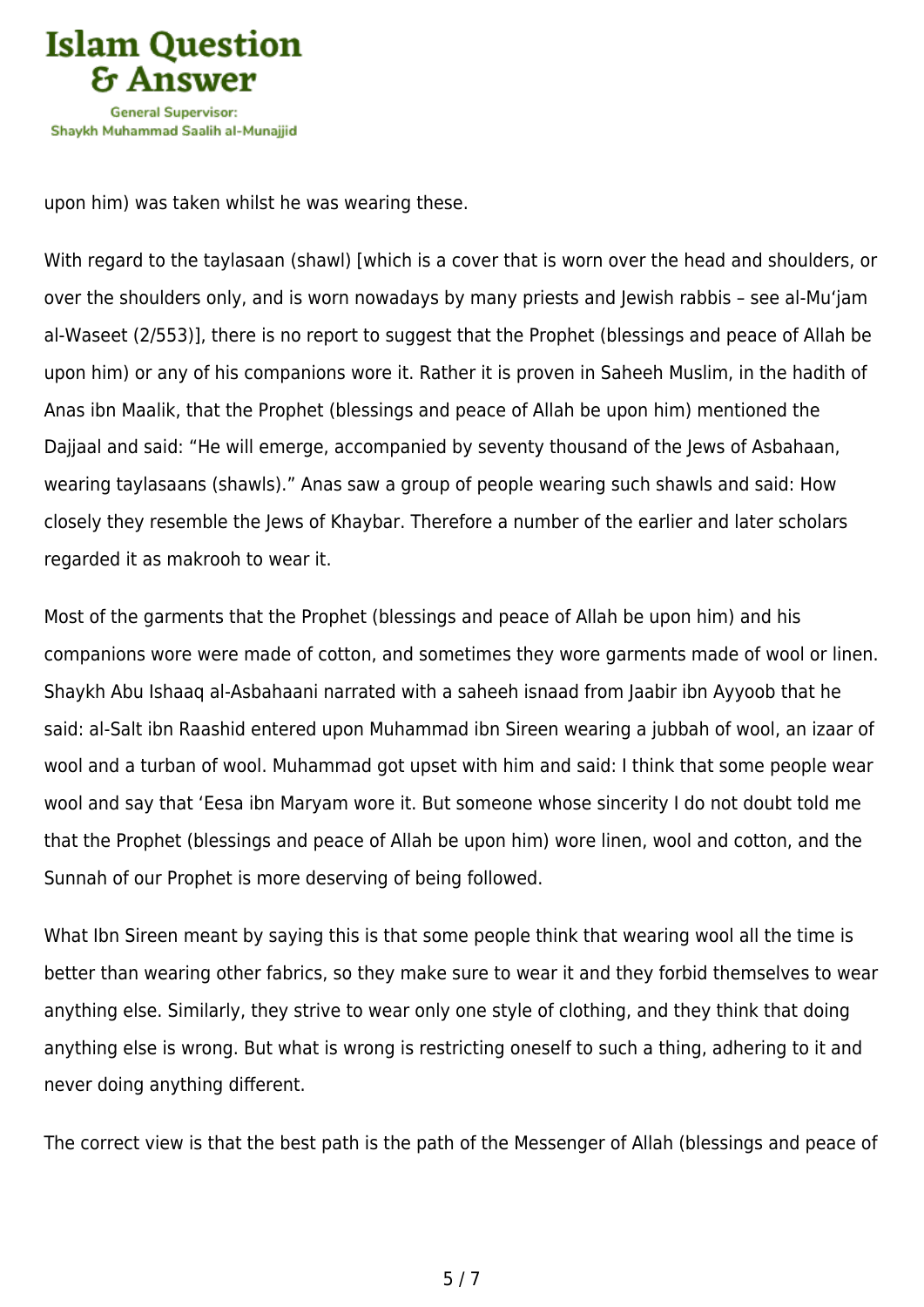

Shavkh Muhammad Saalih al-Munaiiid

Allah be upon him) that he followed, enjoined, encouraged and did all the time. His practice with regard to clothing was to wear whatever was easily available, sometimes wool, sometimes cotton, sometimes linen; he wore a Yemeni burd (cloak) and a green burd; he wore a jubbah, qaba' (overgament), qamees (chemise or thobe/galabiyah), trousers, izaar, rida', khuff (leather slippers), and sandals; he let the end of his turban hang down from behind sometimes, and at other times he did not do that, and sometimes he brought part of the turban under his chin. When he bought a new garment he would mention it by name and say: "O Allah, You have given me this chemise/rida'/turban to wear; I ask You for its goodness and the goodness for which it was made, and I seek refuge with You from its evil and the evil for which it was made." And when he put on his chemise, he would start on the right.

He wore black goat hair, as Muslim narrated in his Saheeh from 'Aa'ishah that she said: The Messenger of Allah (blessings and peace of Allah be upon him) went out wearing a striped garment made of black hair. In as-Saheehayn it is narrated from Qataadah: We said to Anas: Which garments were most liked by the Messenger of Allah (blessings and peace of Allah be upon him)? He said: The hibarah. The hibarah was a Yemeni cloak. Most of their garments were made of Yemeni textiles, because Yemen was close to them. They sometimes wore things that were imported from greater Syria and Egypt, such as qibaati fabric which was woven from linen by the Copts (Egyptians).

In Saheeh an-Nasaa'i it is narrated from 'Aa'ishah that she made for the Prophet (blessings and peace of Allah be upon him) a burdah (cloak) of wool and he put it on, but when he sweated he noticed the smell of the wool, and he took it off, as he liked good smells. In Sunan Abi Dawood it is narrated that 'Abdullah ibn 'Abbaas said: I saw the Messenger of Allah (blessings and peace of Allah be upon him) wearing one of the best of suits.

In Sunan an-Nasaa'i it is narrated that Abu Rimthah said: I saw the Messenger of Allah (blessings and peace of Allah be upon him) delivering a speech wearing two green garments.